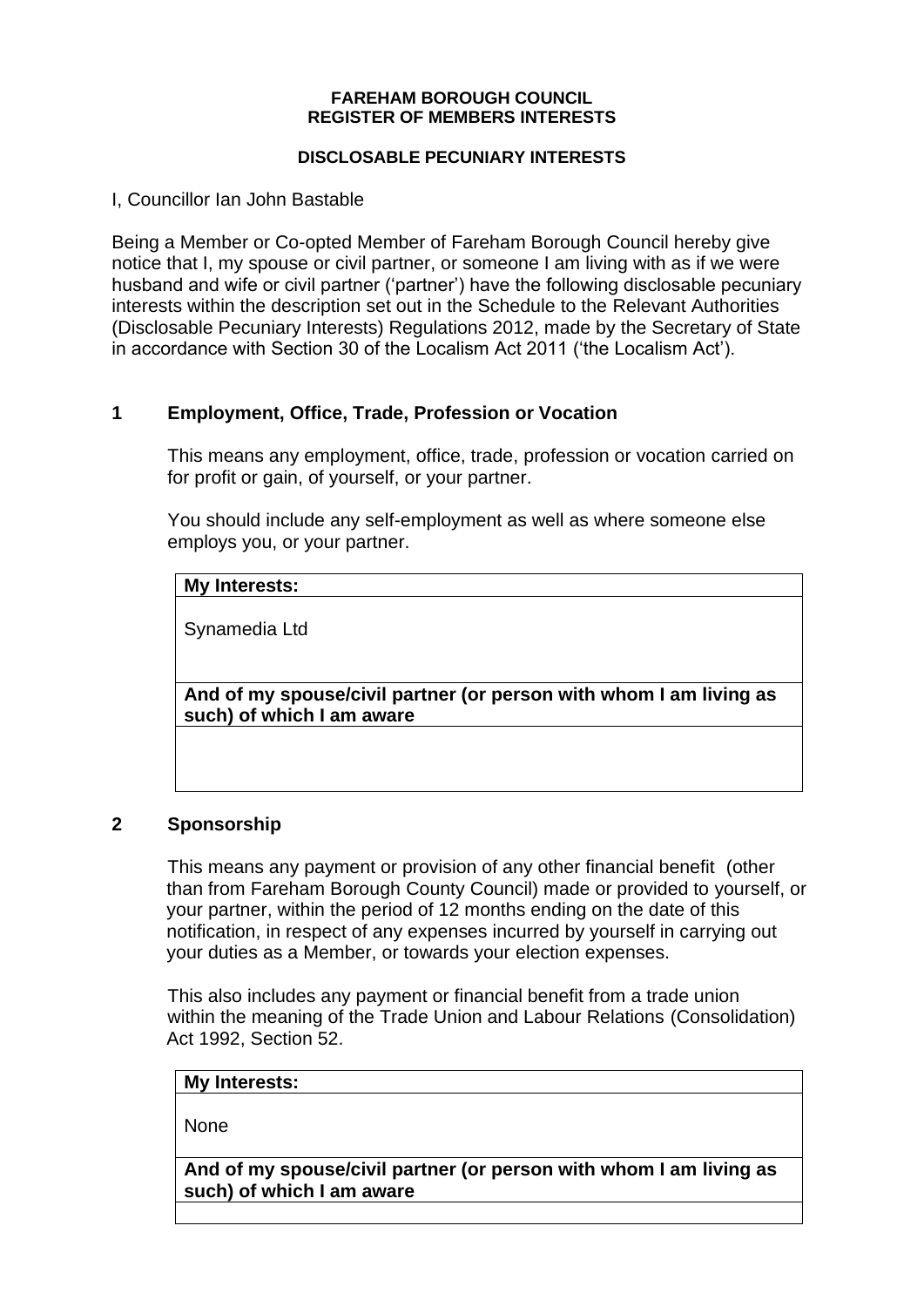# **3 Contracts**

This means any contract made between yourself, or your partner, (or a body in which you, or your partner, have a beneficial interest), and Fareham Borough Council -

- **(a)** under which goods or services are to be provided or works are to be executed; AND
- **(b)** which has not been fully discharged;

#### **My interests:**

None

**And of my spouse/civil partner (or person with whom I am living as such) of which I am aware**

None

## **4 Land**

This means any beneficial interest in land within the area of Fareham Borough Council of yourself, or your partner.

This includes land which you, or your partner, own, lease, have the benefit of an option over, or have other rights in or over such as an easement or other burden or interest which carries the right to occupy land or receive income, or upon which you have a mortgage.

## **My interests:**

5 Blake Close, Whiteley, Fareham PO15 7LT 2 Kipling Close, Whiteley, Fareham PO15 7LR

**And of my spouse/civil partner (or person with whom I am living as such) of which I am aware**

## **5 Licences**

This means any licence (alone or jointly with others) to occupy land in the administrative area of Fareham Borough Council held by yourself, or your partner, for a month or longer.

#### **My interests:**

**And of my spouse/civil partner (or person with whom I am living as such) of which I am aware**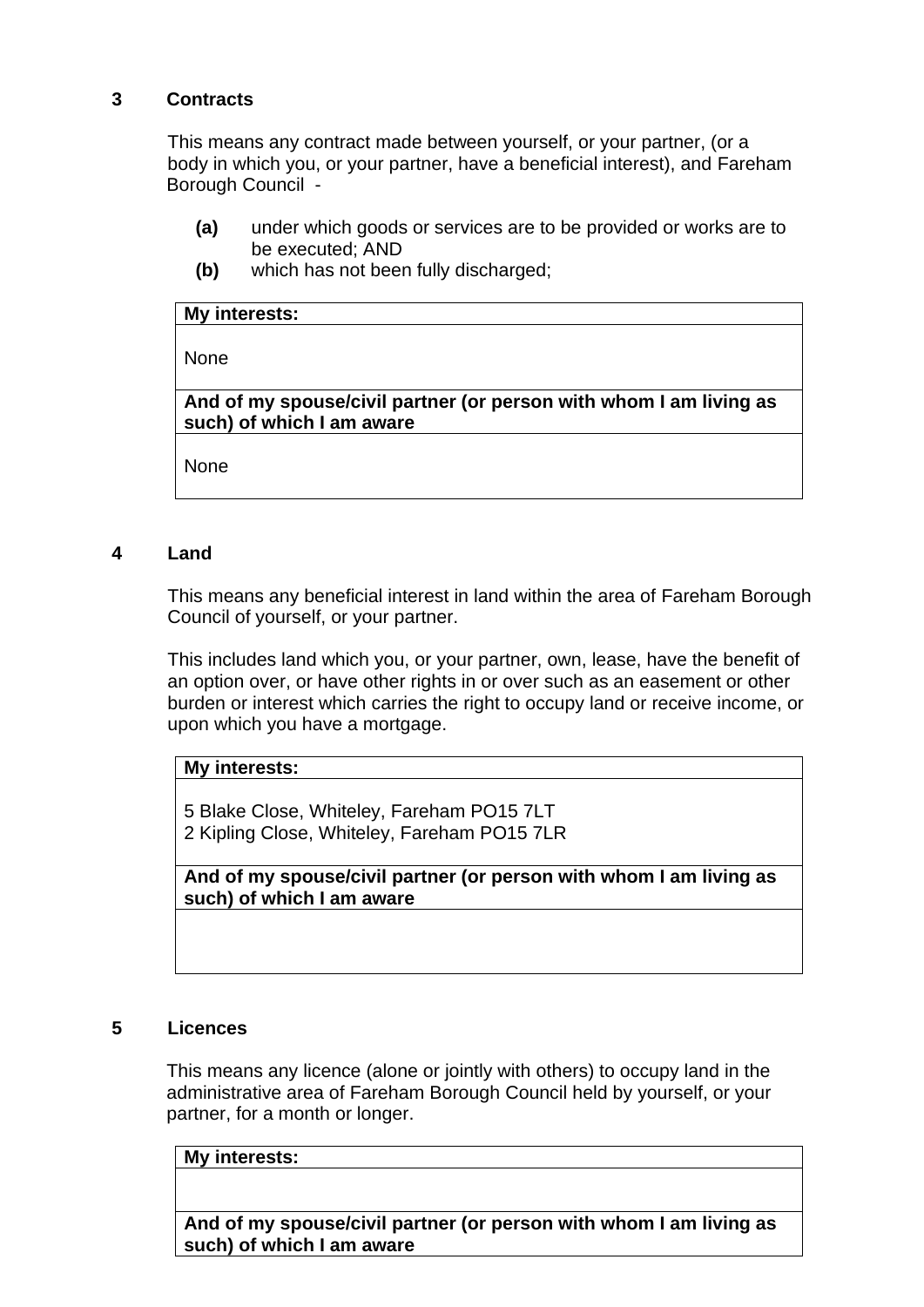# **6 Corporate Tenancies**

This means any tenancy where (to your knowledge) –

- **(a)** the landlord is Fareham Borough Council; AND
- **(b)** the tenant is a body in which you, or your partner, have a beneficial interest;

| My interests:                                                                                   |  |  |
|-------------------------------------------------------------------------------------------------|--|--|
| <b>None</b>                                                                                     |  |  |
| And of my spouse/civil partner (or person with whom I am living as<br>such) of which I am aware |  |  |

None

## **7 Securities**

This means any beneficial interest in securities of a body where –

- (a) that body (to your knowledge) has a place of business or land in the administrative area of Fareham Borough Council; AND
- (b) either
	- (i) the total nominal value of the securities exceeds £25,000 or one hundredth of the total issued shared capital of that body; OR
	- (ii) if the share capital of that body is more than one class, the total nominal value of the shares of any one class in which you, or your partner, have a beneficial interest exceeds one hundredth of the total issued share capital of that class.

Securities means shares, debentures, debenture stock, loan stock, bonds, units of a collective investment scheme within the meaning of the Financial Services and Markets Act 2000, Section 8, and other securities of any description, other than money deposited with a building society.

| My interests: |  |  |
|---------------|--|--|
|               |  |  |
| None          |  |  |

**And of my spouse/civil partner (or person with whom I am living as such) of which I am aware**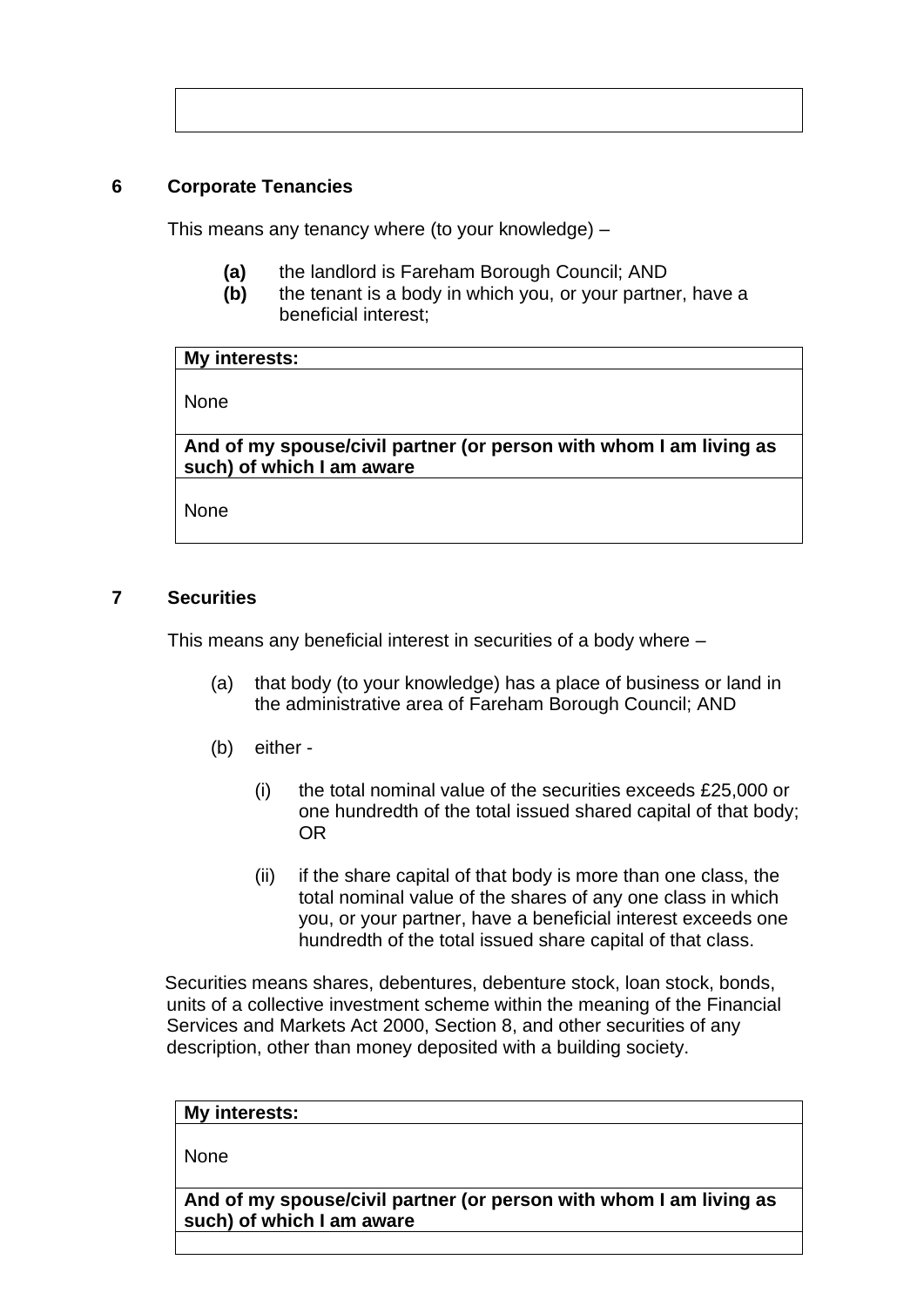None

**N.B. A body in which you, your spouse/civil partner (or person with whom you are living as such) have a beneficial interest means a firm in which you, your spouse/civil partner (or person with whom you are living as such) is a partner, or a body corporate of which you, your spouse/civil partner (or person with**  whom you are living as such) is a director, or in the securities of which **you, your spouse/civil partner (or person with whom you are living as such) has a beneficial interest.**